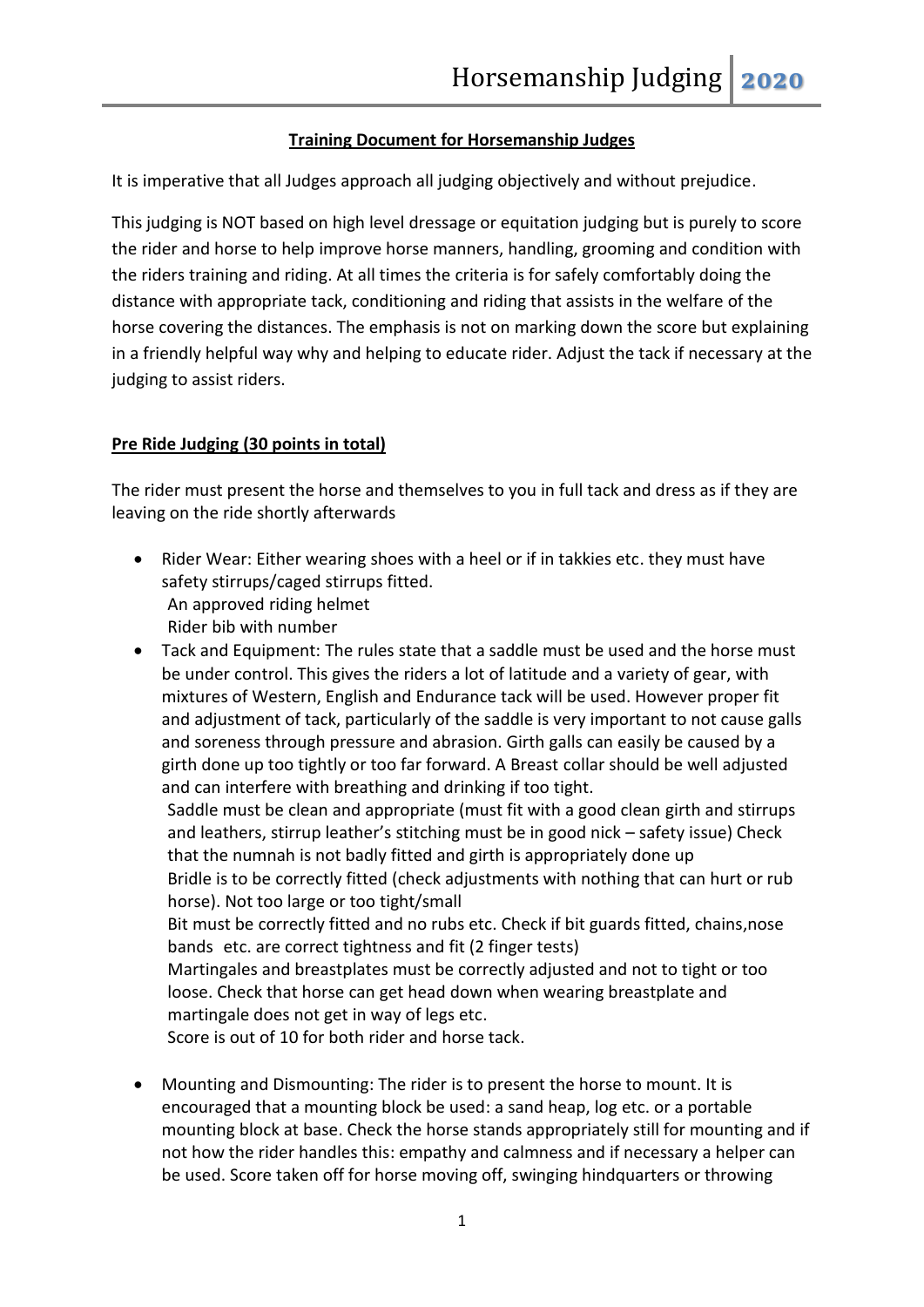head. More score deducted for rider shouting, getting angry, hitting horse or handler holding horse too tightly etc. No abuse of the horse will be tolerated and a rider or handler will be marked with zero if this occurs. Rider to land lightly in saddle and wait to queue horse to move off in controlled manner.

Dismount: Rider to dismount neatly and quietly and run up stirrups (if possible), loosen girth and lead horse off when asked to do so. Score out of 5

(Foothills)For walking horse being lead: Horse in hand must stand quietly and must move back and sideways when asked obediently.

For horse being lead by mounted rider: Rider must mount horse correctly without lead horse or the horse being lead moving.

 Ridden test: Ask the rider to walk off in a circle around you. Aids must be light and horse must respond obediently. No pulling in mouth to turn or halt and no rough continued kicking.

After a few walk steps ask rider to trot the horse to ride a figure 8. Check aids once again, posting correctly and knowledge of diagonals. Score out of 10.

For horse being lead by walker: Walker and horse must walk off in circle and complete figure of 8. Check correct position (walker next to shoulder of the horse) of horse and walker, change of directions and also quality and obedience of halt.

For horse being lead by mounted rider: Both horses must walk off in circle obediently- correct position and aids to horse being lead. Complete figure 8 with following horse in correct position, correctly following aids and both horses balanced and rider on correct diagonal. Both horses judged as a unit

- Grooming/Lesions: Note existing lesions in comments, Grooming: horse is clean and has no ticks/bot eggs etc. Feet are well trimmed and clean if barefoot, correctly shod and clean if in shoes. Horse and handler stand still for presentation and allow feet to be picked up and various body parts to be touched. Score out of 5
- 5 no lesions and horse well groomed, 4 existing lesions and not clean (Do not think a horse should be marked down for existing lesions, unless it would affect the horse during the ride, rubbing chafing.)

## **Trail Equitation (5 points total for each leg of ride)**

You will position yourself on the trail where you can see the horse and rider negotiating the "obstacle" clearly and where you are visible so as to not spook the horse.

An obstacle could be a decline or incline, a water crossing, mud patch, clear smooth path or water point, or twists and turns in trail. The primary concern of proper equitation is to make the horse's job of carrying a rider over long distances as efficient as possible. The key is to ride balanced and light in the saddle at the walk, trot and canter. A vertical line should pass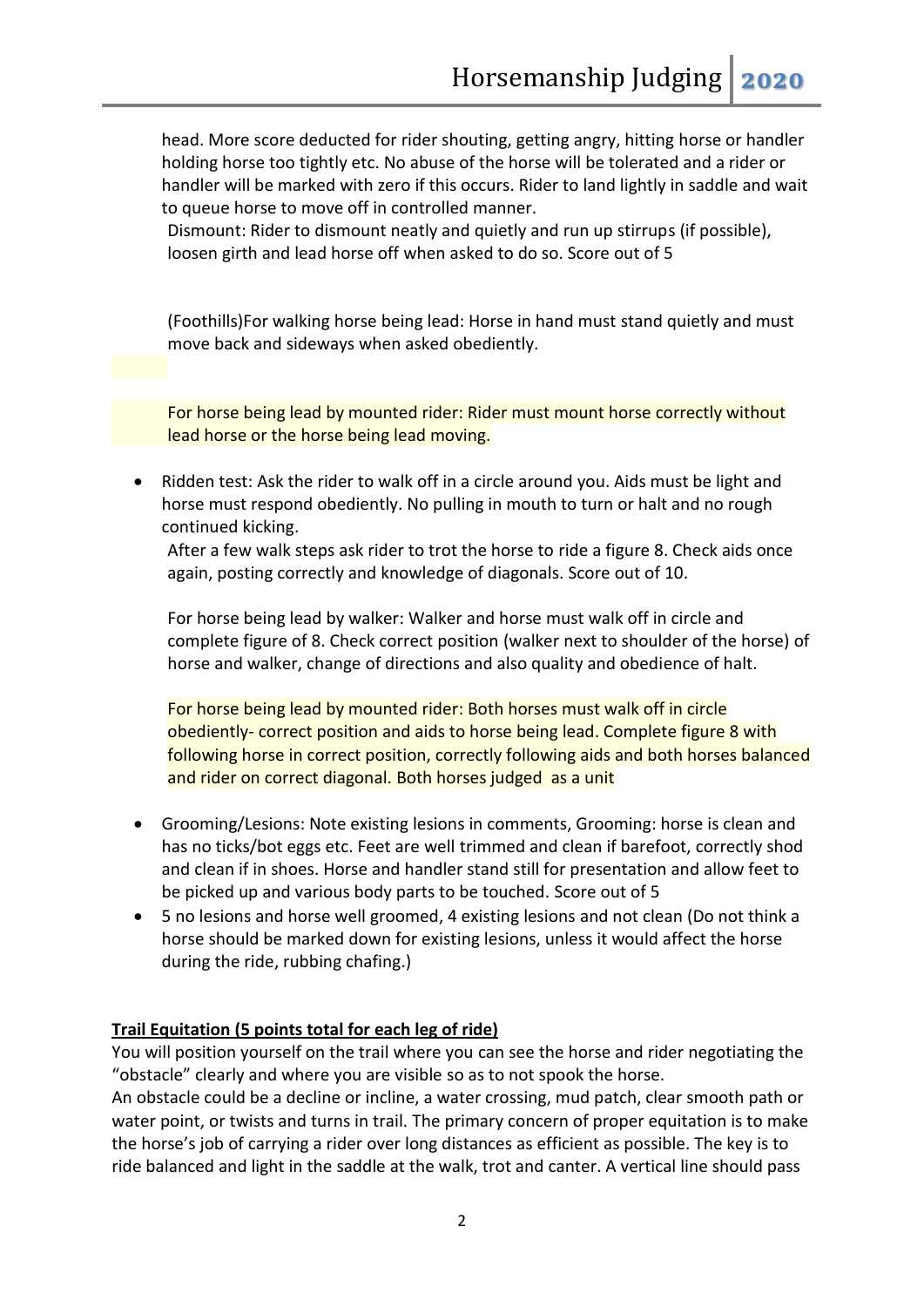through your centre of gravity and continue through your foot. Ideally, if the horse was too disappear from under you, you would land upright, on your feet. Leg contact with the horse should support you without tension or stiffness. If you are riding light, you will appear to be almost floating with the horse. Use your legs and ankles as shock absorbers. Don't sacrifice proper support from the lower legs by bracing them out to the side.

Use common sense when it comes to trail safety and courtesy. When approaching a water stop, don't crowd in, wait your turn unless the other rider(s) say it's okay. On the other hand, if you're the one watering your horse, don't prolong your time and crowd others out. If you want your horse to drink more, move away and come back in a few minutes. Some horses will stop drinking if crowded by a strange horse or if a horse ahead leaves.

Don't dip your sponge directly in a water trough. Carry a collapsible bucket or a container to fill with water then move your horse away from the trough to sponge.

At any trail "obstacle," judged or not, wait for the horse behind you to complete it before you move off down the trail. Otherwise the second horse might get in a hurry to "catch up with the herd."

Always let the person you're passing know that you are coming and on which side you will pass. Do not do an extended trot or canter past a horse that is walking or you might over excite it. Wait until you're well past to pick up your pace again. Always look back to check to be sure the horse you passed is not throwing a fit because you're leaving. Finally, if you need to pass another horse because your horse is faster paced, do not just pass by one horse length. Pass the horse and rider and get going down the trail. Riders will appreciate it if you get out of sight after you pass.

If your horse is particularly slow, find a place to pull off the trail and let others by. Sometimes this may take a while, but let people behind you know that you'll pullover as soon as you can.

When going through a gate, the first rider usually opens it and holds it for the others. After they have all passed through, they should wait until the gate is closed and the rider who opened the gate resumes his place in front. Occasionally, one rider will open the gate and ask the last rider in the group to close it. This is fine as long as you know the message was heard and the gate will be closed.

Above all, be safe. If you are asked to do something that you don't think you or your horse are ready for, just tell the judge that you'll pass on that observation.

#### **Going Up and Down Hills**

Sometime during every ride, you will be faced with doing a judged climb or descent. Regardless of whether it is a mountain side or a creek bank, the judges will be looking for the same things. The horse's job is fairly simple. He should do the slope with calm deliberation at a slow pace, carefully placing his feet and going straight up or down the trail when asked. The judge will usually fault the horse for "crabbing" sideways going down, rushing, crowding another horse, excessive nervousness, and head tossing.

For the rider, the ascents and descents present a multitude of ways to shine. Going up hills, there is a "window" of good upper body position. If you lean too far back or are too far forward over the neck, you will make the horse's job more difficult. If you are too far out of the saddle, you sacrifice stability and safety. You should fold slightly forward from the hips in an amount appropriate for the slope of the hill and the speed of the horse. Support yourself by rolling up onto your inner thighs so you can have your seat lightly off the saddle to make it easier for the horse to get its rear legs under him for upward push. It is all right to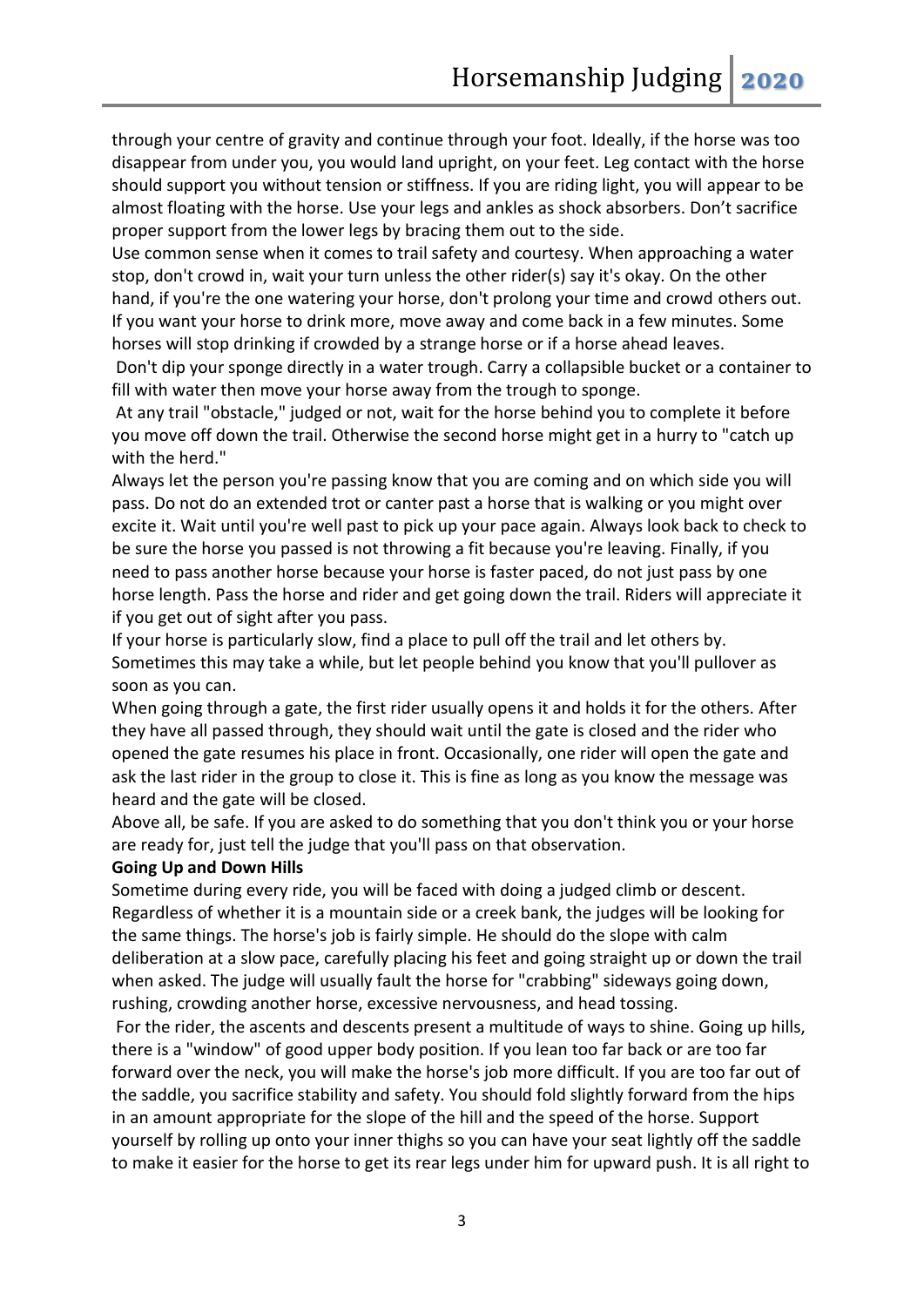take a handful of mane to steady yourself as long as it doesn't interfere with the rein control. The reins should be short enough to guide your horse easily, but long enough that he can get his head down for balance on the climb. Maintain your form and control to the top of the hill. It takes muscles and coordination that come only with practice. The judge will interpret how well you're moving with your horse.

Maintain your balance going down hills. Don't lean back; this makes it harder for the horse to use his hindquarters to brake himself. Don't grab the back of the saddle to stabilize yourself. Doing so puts you off balance and twists you in the saddle. One of the most common faults is "body sway" which is the rolling of your upper body from side to side as the horse descends. This not only makes it very difficult for the horse to stay in balance, it can cause saddle rubs.

Whenever you have an uphill/downhill combination obstacle, the judge is probably watching your transition. If you are balanced and moving as one with you horse, you should not get thrown off-balance or put behind the action of the horse as he makes the transition. If possible, take a moment in the middle to collect yourself and gather up your horse. Make sure you allow the horse ahead of you enough time to clear the obstacle before proceeding. Don't expect instant perfection; this requires excellent muscle control for both horse and rider. As with any other obstacle, you will be penalized for crowding another rider.



Marks are deducted for obvious faults like incorrect seat position, rough hard hands, out of control and fighting horse in faster work, rough handling (kicking, shouting or rough hands while trying to cross water or mud), rushing up to a water point unsafely, not allowing horse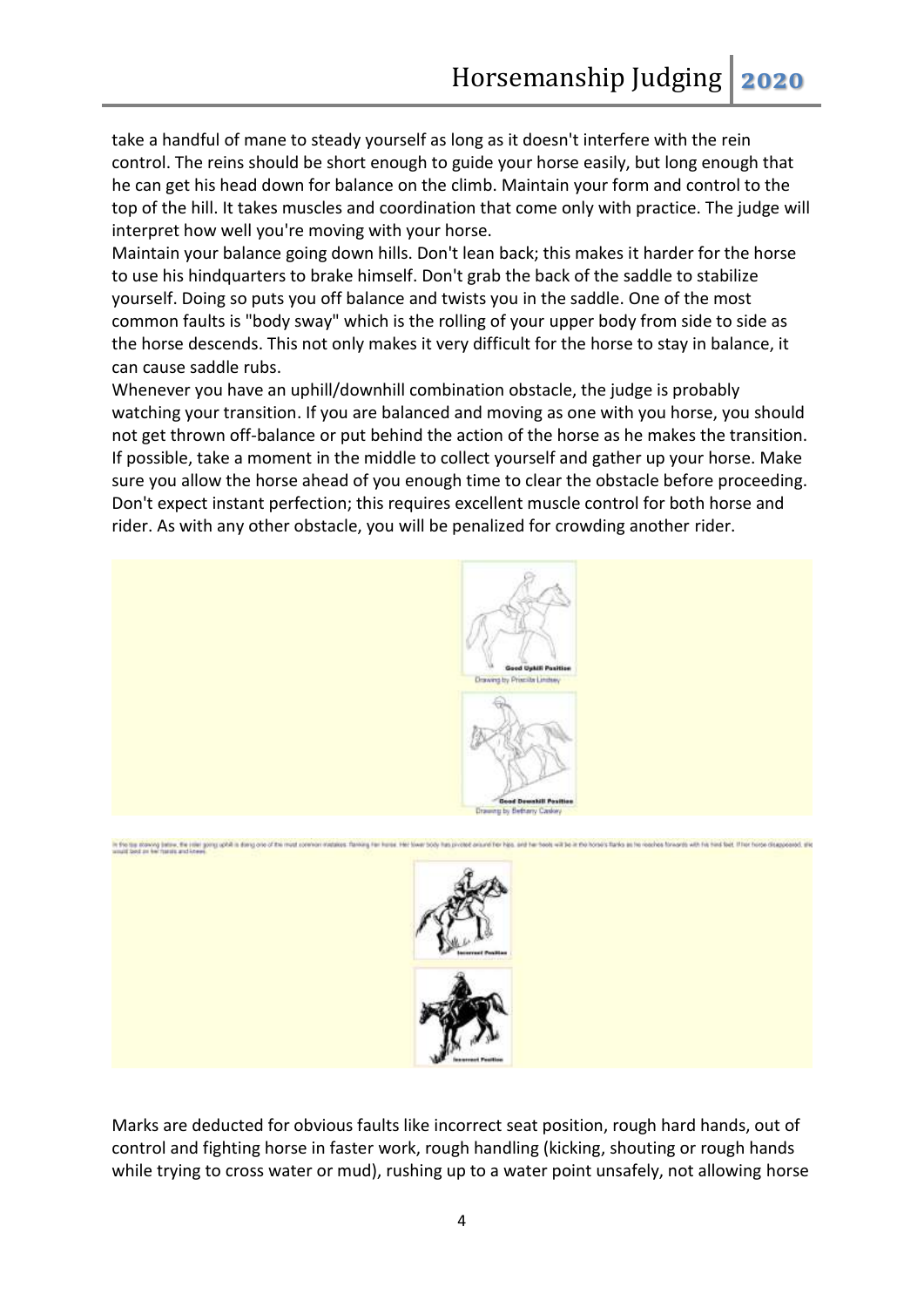to drink, tail gating other riders, any dangerous or unsafe behaviour etc. 1 mark will be deducted for dismounting and leading horse quietly through or around an obstacle if it refuses.

## **Stabling/Containment: (5 points total)**

This score is done during the evening before or after the ride, or during the day between legs of the ride (rest periods)

Check the size and cleanliness and position of paddock etc. Does the horse have a comfortable space to eat and sleep lying down if necessary? Is there shade? Is there water and forage available in safe spots? Examples: water bucket not knocked over, full and enough water available, good quality forage available where the horse can safely access it? Is the horse blanketed if clipped or cold? Score out of 5. If situation is unsafe or no food or water etc. discuss with rider or grooms if available or call Ride organisers to trace responsible person to immediately handle the situation.

#### **Horsemanship Judging – Final In Hand (5 points total)**

This judging will take place after the final vetting at the end of the ride, once the horse has been passed by the Vets.

Scoring will be based on the following criteria: Horse should stand quietly and willingly accept examination of feet and body, horse should be clean (no sweat marks etc.) and well groomed with clean feet, horse should lead easily on a free rein, handler should follow correct guidelines for safety while leading and handling horse, handler should be courteous to all officials, volunteers and peers, no new lesions from tack, bit etc.

Check body condition on vet card  $-$  if vet has marked the body condition scoring low they will refer the rider to yourself. Please assist rider to understand the body condition scoring and how to influence it: Feed (24h access to good quality forage like teff, eragrostis or good grazing), balancer and minerals, the concentrate used with minimum sugar and good fat content (slow heating and slow release energy), salt, advantages of oils and flax seed. Good quality work to build muscles slowly and correctly, rest periods etc.) Condition should not have declined by a full score after a ride.

## **Information and Tips**

#### **Bridle Fit Information**

If your bridle is correctly sized for your horse, adjusted properly and kept clean and conditioned, it will function properly as an aid to your riding. It will also be comfortable for your horse to wear next to the sensitive areas of his head.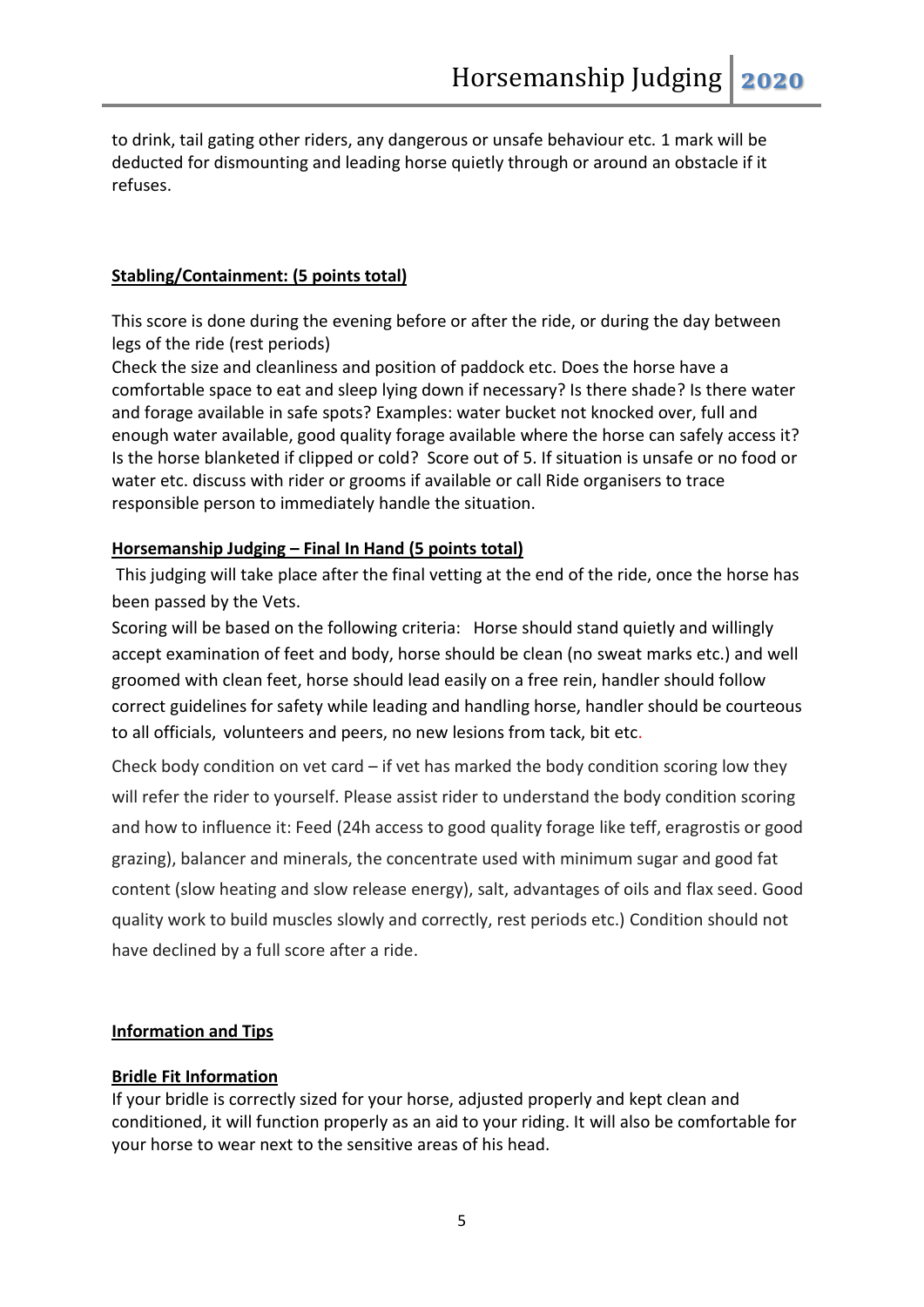Parts of a Bridle



1. Adjust the cheek pieces and bit height.

With the bridle on your horse's head and the reins looped over his neck, as shown in the photo, adjust the cheek pieces to achieve the proper bit height. In general, with the cheek pieces appropriately buckled and the bit correctly sized, you should see one to two soft wrinkles appearing at the corners of your horse's lips as a starting point for adjusting the bit height. (For a Pelham or Kimblewicke bit, you'll only want to see one soft wrinkle at the corner of the lips.)

2. Check the browband.

The browband should rest lightly across your horse's forehead, just about 1⁄2 to 1 inch below the front of his ears. Be sure the browband is long enough so that it doesn't pull the crownpiece into the back of your horse's ears. Conversely, if it sticks out, forms a gap in front of the horse's forehead or wiggles when the horse moves, then the browband is too long.

Tip: Many styles of browbands are available separately. You can swap out your browband any time you'd like a new look for your bridle, or if your horse's bridle fits but you'd like another size browband.

3. Adjust the noseband.

**Please be aware that Flash or any type of noseband that constrains a horse's breathing or drinking and eating during distance riding is NOT appropriate. Please discuss with rider**. The Rider may continue on the Ride for this once (especially if this is a safty concern for the rider, however they will be marked down and the reason for the marking down must be discussed with the rider- alternatives can be discussed as per bits, schooling , etc)

The placement and fit of the noseband varies very slightly depending on the type used. A standard noseband or cavesson should sit level at a point about  $1/2$  to 1 inch below the horse's cheekbone. As a general guideline, you can use two finger's width to measure the space from the bottom of the cheekbone to the top of the noseband.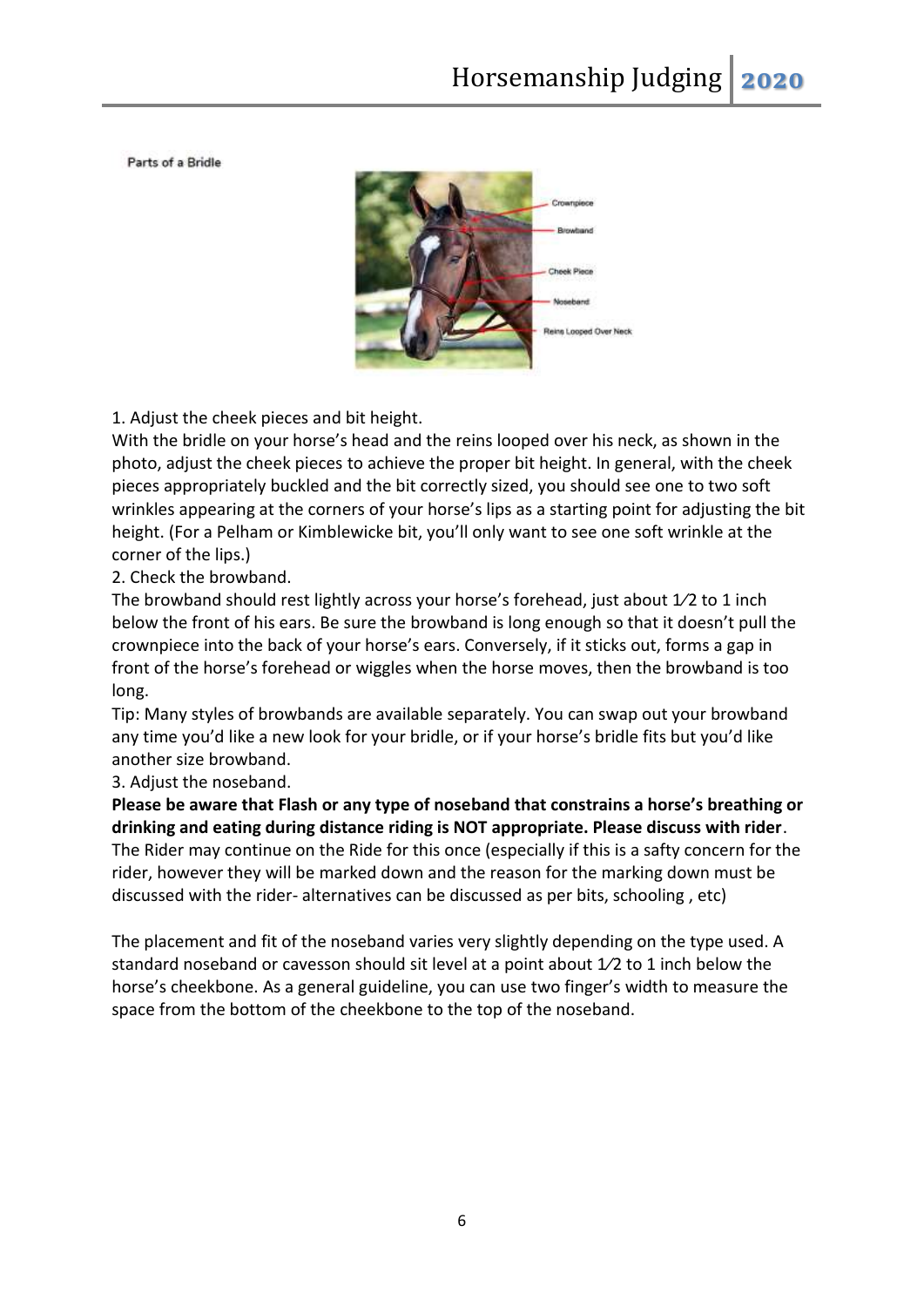

One finger's width between the end of the horse's cheekbone and the noseband.

Some nosebands come with integrated hangers that adjust on both sides of the horse's face. Buckle the hangers by the horse's cheeks on this type of noseband in the same hole on each side. Two fingers is preferred as it is the standard in SA

If positioned correctly, the noseband will not interfere with the movement of the bit rings, pinch the lips or press on the soft tissue of the horse's nose in such a way as to hamper the horse's breathing. You should be able to place 2 fingers inside the noseband underneath the jaw, and yet it should be fastened snugly enough to prevent flapping during riding.

**Flash Noseband:** The cavesson part of the noseband should sit just under the cheek- bones without pressing on them. The flash attachment will then rest on the nasal bone and will not press on the soft tissue of the horse's nose. The flash should stretch comfortably down over the horse's jaws in front of the bit. Many people position the flash so that the buckle rests near the loop attachment for the flash rather than on the soft tissue near the lips. The keeper for the flash can be positioned so that it does not cause discomfort on the soft tissue as well.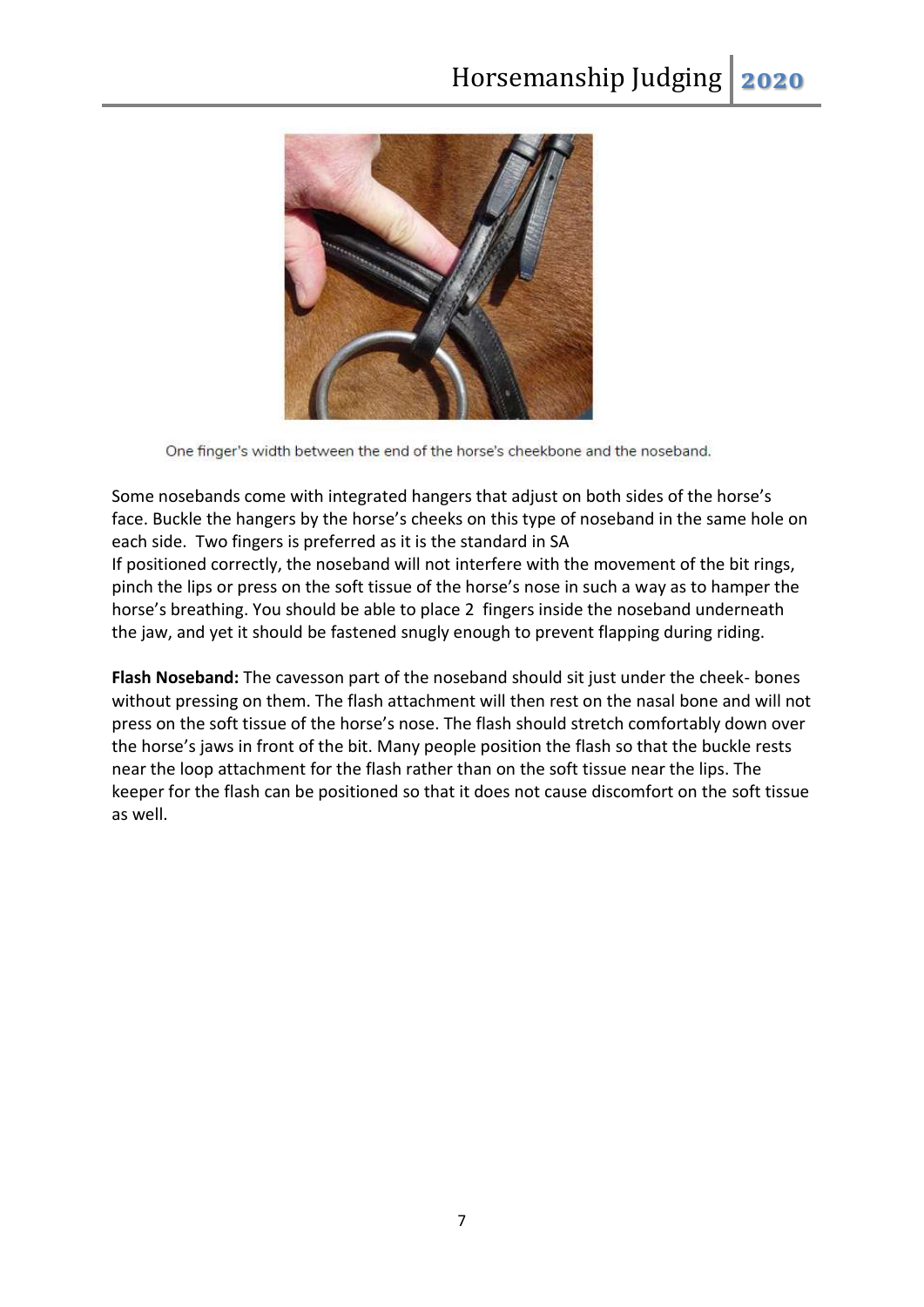

Flash attachment sits on nasal bone. Flash not too tight and placed in front of bit but not where it can compress the nostrils. Flash keepers positioned so as not to pinch horse's lips.

*Jawband or Crank Noseband:* The cavesson part of the noseband should sit just under the cheekbones without pressing on them. The buckle of this type of noseband is padded and designed to be tightened as needed by the requirements of the horse. The buckling system allows tightening with even pressure on both sides of the noseband. If the jaw band has a flash attached, then it should be fastened as described for a flash noseband.

*Figure 8 Noseband:* The straps of this type of noseband need to be adjusted properly to be effective and to avoid hampering the horse's breathing. The padded disk should rest on the nasal bone so that the straps cross over this bone. The lower strap stretches down over the horse's jaw in front of the bit.

The upper strap may be positioned just under the cheekbones or on top of the cheekbones, depending on both the type of Figure 8 used and rider preference. Generally, if the straps of the Figure 8 attach to metal rings, many riders position the rings on top of the cheekbones so that this hardware does not press against the end of the horse's cheekbone.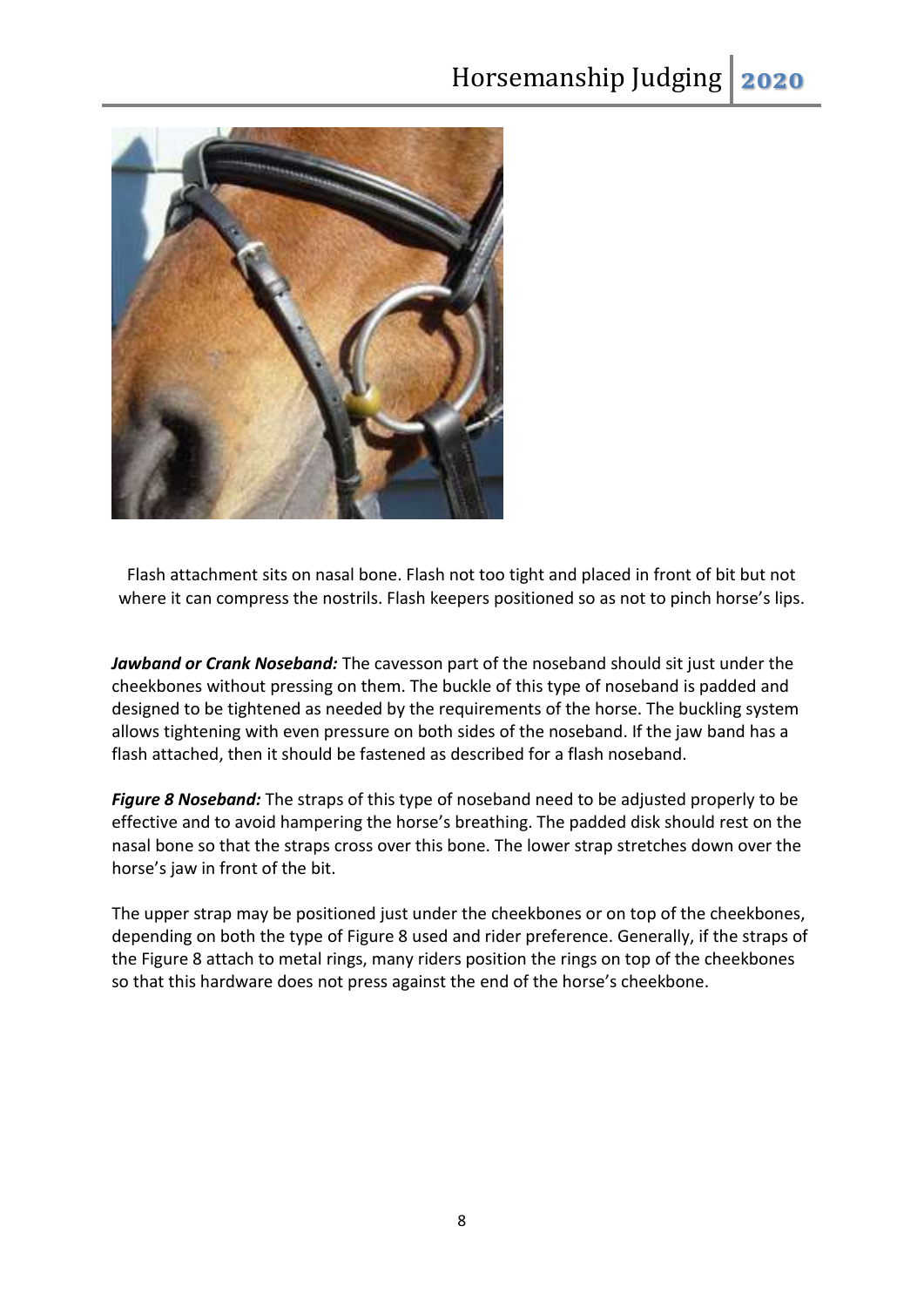

Metal rings are positioned on top of the cheekbones. If positioned at the end of the cheekbone, the metal ring might press uncomfortably against it.

If the Figure 8 does not use metal rings, but rather has adjustable leather slides, many riders position the upper strap just under the horse's cheekbone and not be too close to the facial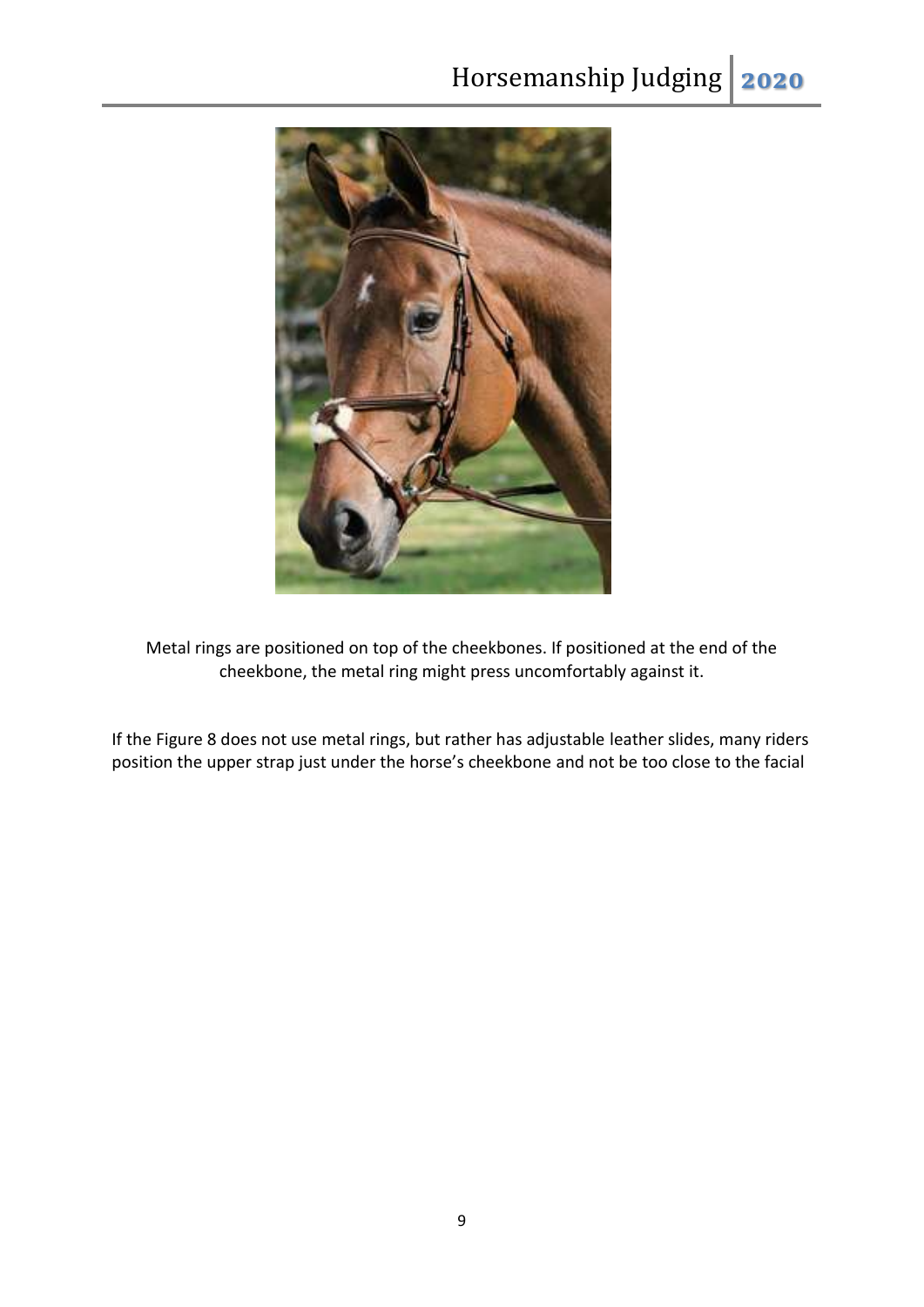nerve



A Figure 8 noseband that does not have metal rings can be adjusted below the cheekbones.

*Drop Noseband:* The nosepiece of this type of noseband should sit on the bony part of the nose, about four finger's width above the nostrils. The rings attached to the chin strap portions of the noseband should not come in contact with the bit. The chin strap should stretch down in front of the bit and be buckled under the jaw only snug enough that you can slip two fingers between it and the jaw bones. Take special care to be sure this type of noseband won't affect the horse's breathing after it is buckled into place.

## 4. Adjust the throatlatch.

Buckle the throatlatch so that you can fit four fingers between it and the underside of jaw but not more. The throatlatch is intended to keep the bridle in place if the need arises during a ride. If it is adjusted too loosely, the throatlatch cannot perform its function if needed. If it is buckled too tightly, it can hamper the horse's breathing. Some competitive riders prefer to have a slightly shorter throatlatch adjustment than the four-finger rule provides.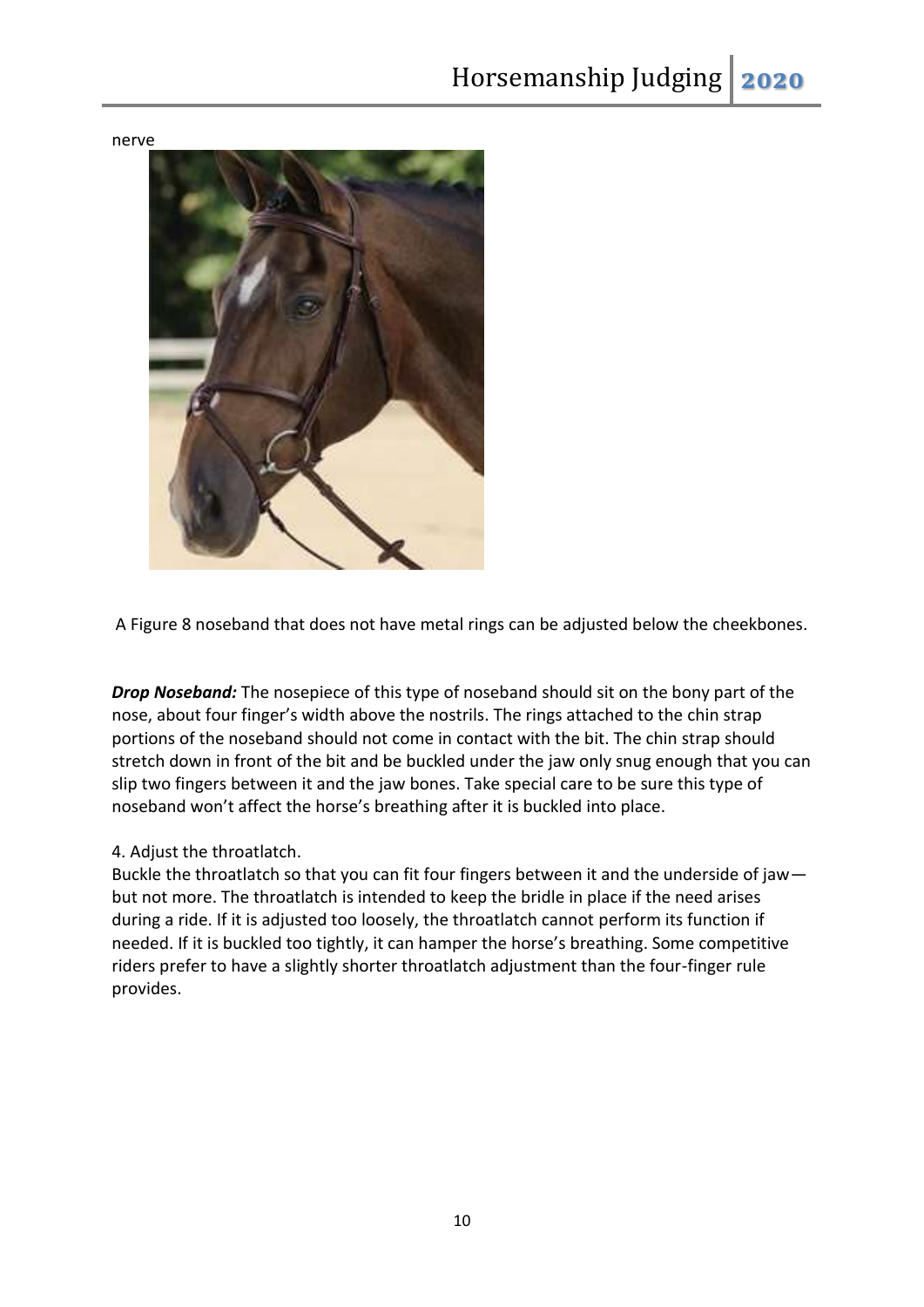

Adjusting the throat latch.

5. Adjust curb chain if necessary.

If you're using a bit with a curb chain, adjust the curb chain and untwist any kinks in the chain so that it will lie flat against the horse's chin when the bit moves. As a general guideline, hook the chain at a length that allows you to put two fingers between the chain and your horse's chin. This guideline will have to be adjusted according to your horse's needs. Some horses require a very loose curb chain setting, while others need a more snug adjustment.

More on Cheek Pieces and Bit Height

All horses are different; some horses prefer a higher or lower setting for their bits. When following the cheek piece adjustment guidelines in this article, be sure to take into account your horse's preferences. Observe your horse's behaviour and his response to the bit and make adjustments accordingly.

Ideally, if your crownpiece and cheek pieces together are appropriately sized, the buckles of each cheek piece will be located about 1 to 1 1/2 inches above your horse's eye level, and you'll be able to use the same holes on both sides of your horse's face so that the buckles are positioned evenly. You'll also ideally have at least one hole left above the buckles in case the leather stretches over time and you need to shorten the cheek pieces or raise the bit later.

If the crownpiece and/or cheek pieces are too long for your horse, you may not be able to adjust the height of the bit in your horse's mouth correctly. It could hang too low in your horse's mouth, clank against his teeth, and become an ineffective riding aid. Some horses may require a horse size bridle with cob size cheek pieces to get a good fit. If the crownpiece and cheek pieces are too short, the bit could pull too high in the horse's mouth, which may cause discomfort or behavioural issues.

# **Running Martingale fit**

To fit a running martingale correctly, place the neck strap around the horse's neck so that you can fit a hand's width comfortably between the strap and the horse. Put the saddle on the horse, pass the girth through the loop in the martingale and do up the girth.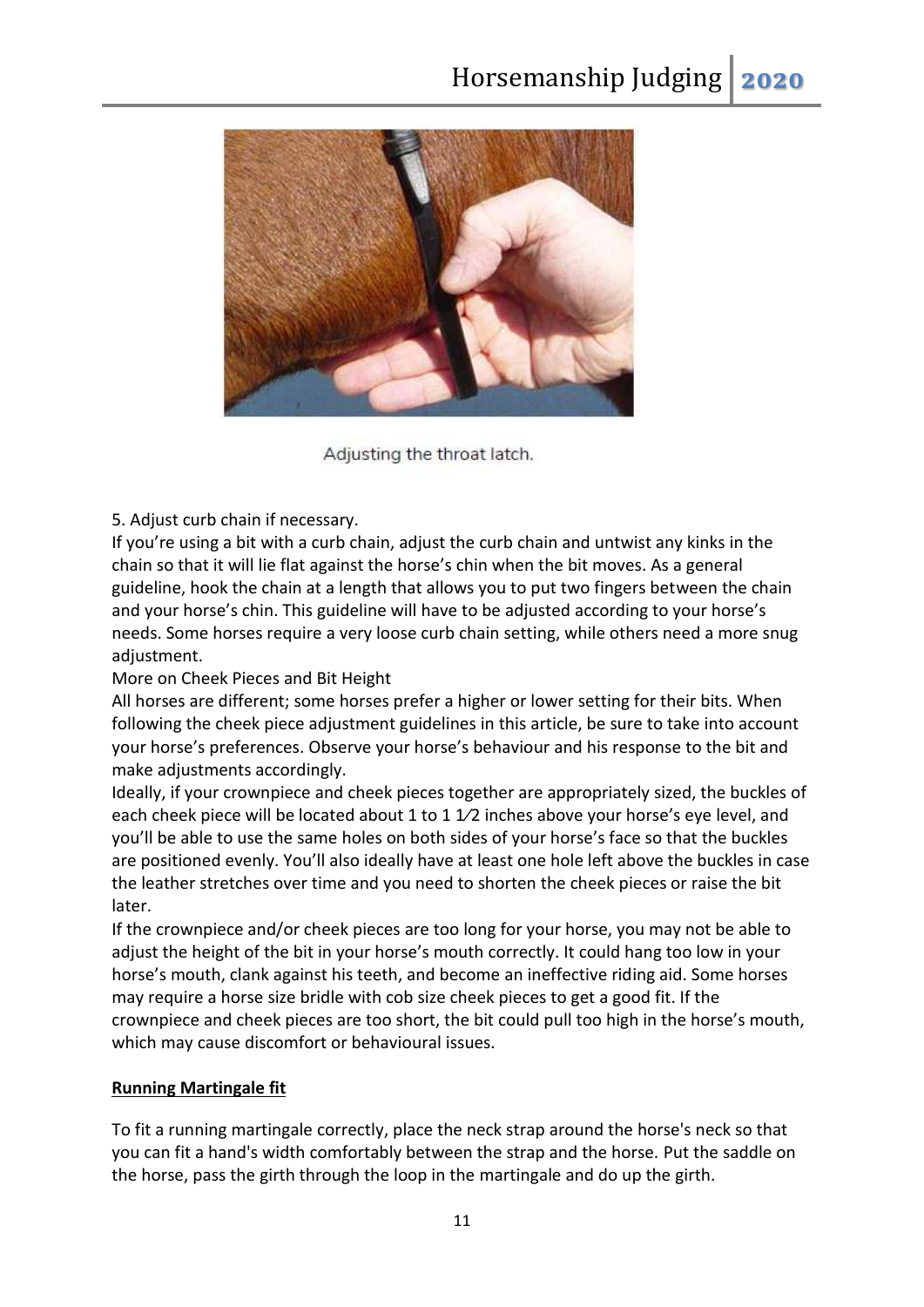With the girth tightened up adjust the length of the martingale - the rings should reach the horse's withers. If this length is made too short the martingale will come into action when it is not needed. Pass the reins of the bridle through the rings of the martingale. Be sure to have rein stops on the reins and that martingale is not so long it could get caught in a horses legs while moving or if head down

# **Bit fit**

You know it's important for your horse's saddle and bridle to fit correctly. But don't forget to make sure his bit fits, too. A bit that's too small can pinch the corners of the mouth, while a bit that's too big can move around too much and clunk against his teeth. Rubbed patches or thickened skin at the corners of the mouth are signs of bad bit fit, but it's better not to wait to see physical evidence that a bit doesn't fit well.



To test whether a bit is the proper size for your horse, you need only an ordinary piece of twine and a ruler or tape measure: Guide the twine into the horse's mouth and back toward the corners so that it is positioned approximately where the bit would lie. Pull it taut and use your fingers to grasp it at each corner of the lips. Remove the twine and use your ruler to measure the length between your fingers. The general rule is that a properly fitted bit measures a quarter-inch longer than the width of the horse's mouth. You can adjust the cheek pieces of the bridle to make sure that the bit rests properly in the bars of the mouth, creating one or two wrinkles at the corners. If the rider is having bitting issues ask them to approach a trainer or specialist bit fitter to assist.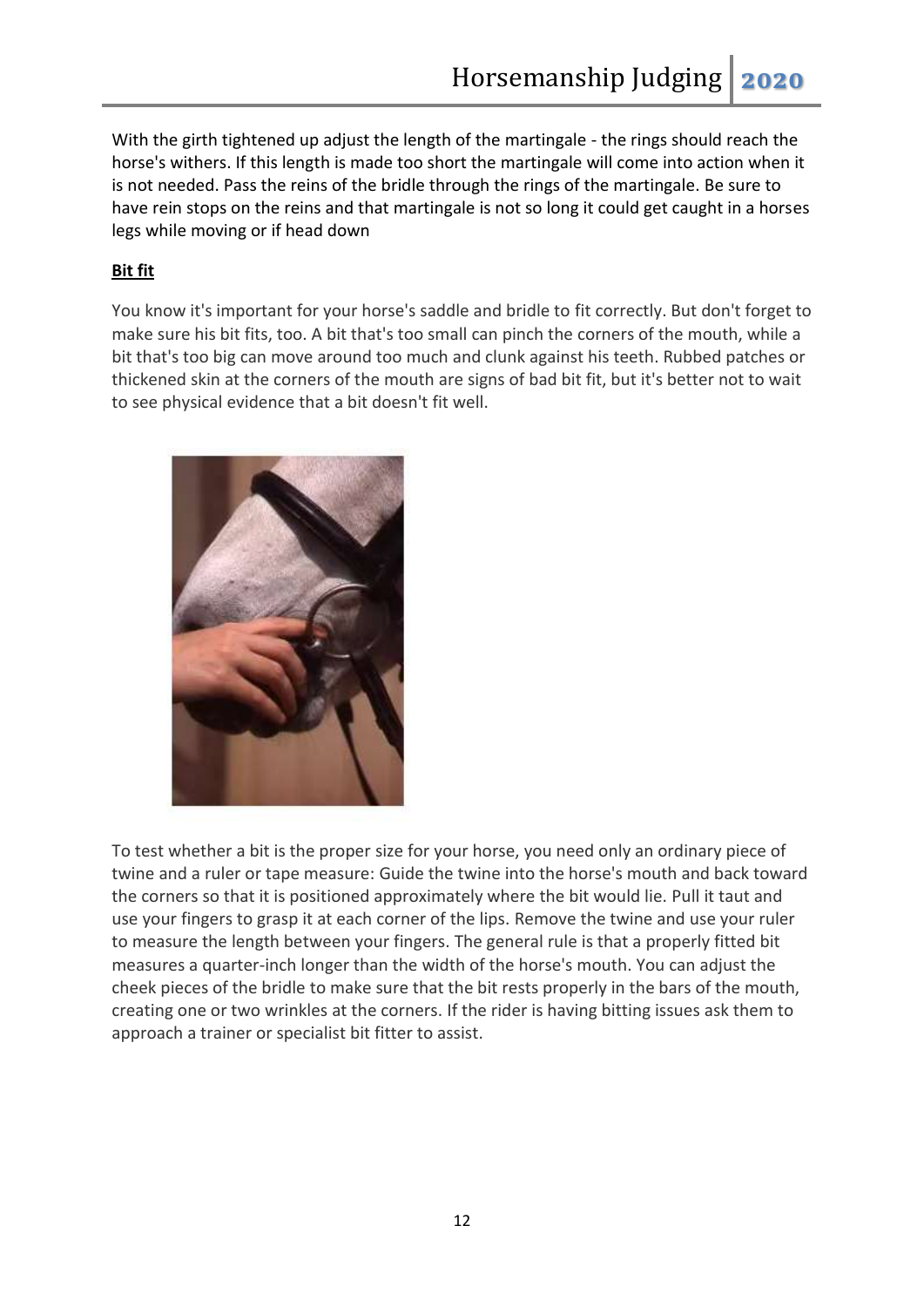#### **Breastplate/ Breast Collar Fit**

Breastplates (also known as breast collars) are essential items of tack for a horse whose body shape encourages saddles to slip and slide. But an improperly fitted breastplate isn't likely to help and may even make matters worse.



Run your hand between the breastplate and the horse to check for areas that might rub or pinch. ©EQUUS Magazine

To check the fit of a breastplate, first see if it's sitting in the correct position across the horse's chest. Single-strap models cross above the point of the shoulder, but they do not rest so high that a horse had trouble lowering or stretching his neck. On a Y-shaped breastplate, the centre of the Y will sit slightly above the centre point of the chest. Next, slip your hand between the straps and the horse at various locations. Ideally, there will be enough room for your fist, but not much more. A properly fitted elastic breastplate will be a bit more snug but will not have any "stretch" when the horse is standing still. If the breastplate has a strap that crosses over the withers or neck, pull straight up on it. It should easily rise three or four inches above the horse. Finally, check any straps that lead to the girth. Ideally, these will hang two or three inches below the skin, but not much more.

#### **Numnah and saddle check**

- 1. There should be a clear margin between the edge of the saddle and the numnah or saddle pad to prevent pressure points (approx 1 inch/2cm all the way around the saddle).
- 2. The numnah/saddle pad should sit up into the gullet of the saddle to prevent pressure on the spine.

## **Diagonal at Trot**

Rising trot should be ridden on the outside diagonal, meaning that the rider sits as the horse's outside shoulder comes back and the inside hind leg hits the ground. Posting on the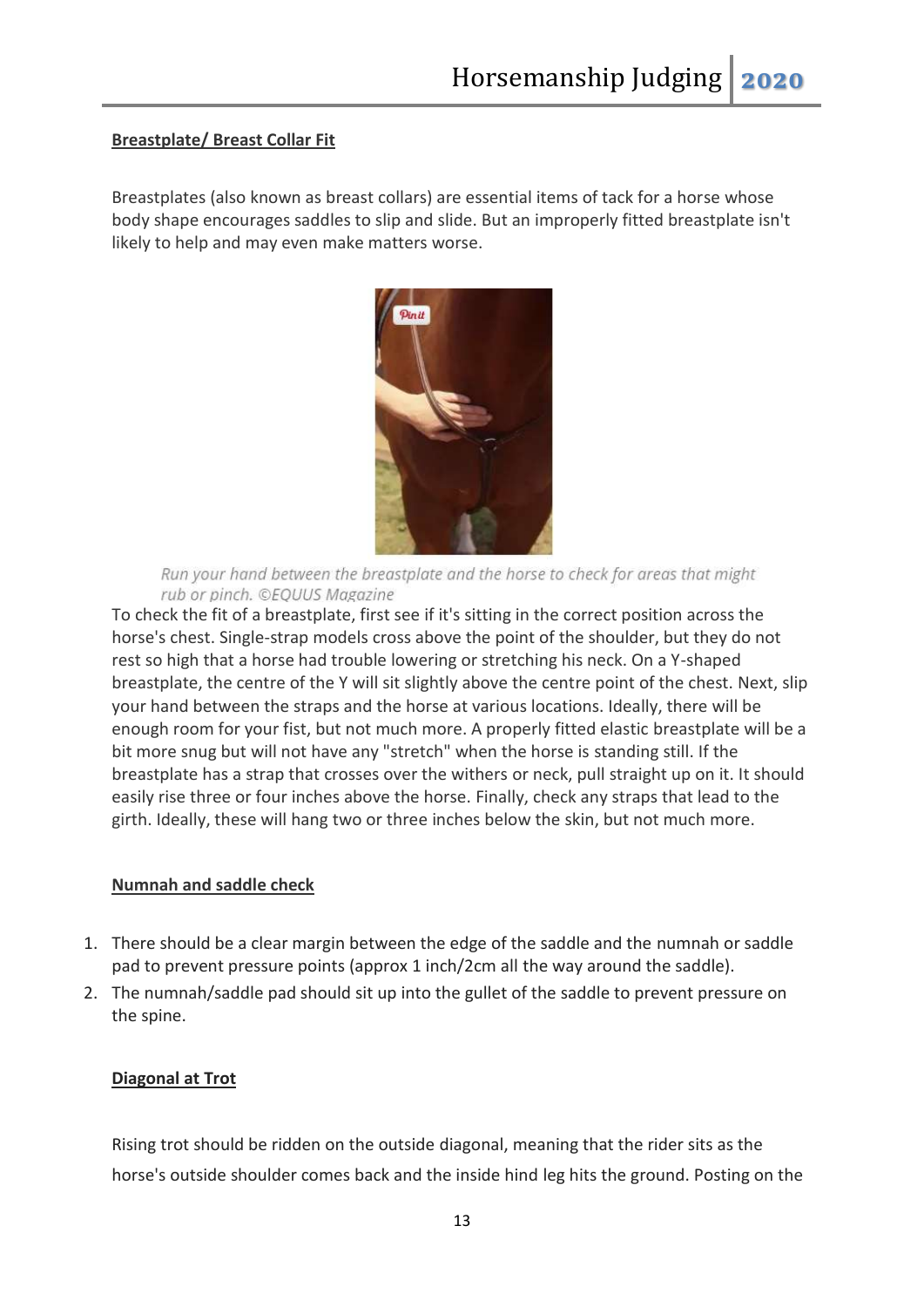correct diagonal helps your horse balance better through turns, because you are sitting when the inside hind is pushing on the ground, which is when that leg can best support your weight, and we rise when it is coming off the ground, so your horse can pick it up easier.

In the instance of rising trot, only ever rising on the same trot diagonal breeds a whole lot more than contempt. It can manifest as lameness, back pain and soreness in your horse. Being able to change your rising trot diagonal means that you don't place continual stress on the same side of the horse's body. In fact by changing your diagonal regularly, you're really encouraging the horse to use both sides of the body more equally. You'll also start to feel how differently they can travel when you change your diagonal. An example of this is in endurance horses where the rider may do rising trot for miles and miles yet never change their diagonal. At first there doesn't seem to be any huge consequence to that. If the rider is comfortable, the horse is comfortable, right? Unfortunately, the time comes where that one-sidedness creates asymmetry – somewhat similar to a bad wheel alignment in a vehicle.

## **Canter Lead.**

Always make sure if you are judging at a turn in the trail, that the rider cues the horse to canter on the correct (inside) canter lead around the corner.

#### **Leading a horse in hand**

Visualize a horse with perfect leading manners. He steps forward when you ask him to-the first time. He walks beside you, and when you speed up, he does too. When you stop, he stops, unless you ask him to walk past you, such as to step up into a wash rack. When you turn to the right, he turns right, and when you turn to the left, he turns without crashing into you.

You don't have to fight with him. His neck is relaxed, and his head is at a normal elevation. That helps him to have an easygoing stride and makes working together fun.

When leading your horse, walk beside him—not ahead or behind. A position even with the horse's head or halfway between the horse's head and its shoulder is considered safest. Always turn the horse away from you and walk around it.

Use a long lead shank and both hands when leading. If the horse rears up, release the hand nearest to the halter so you can stay on the ground.

It is customary to lead from the left (near side), using the right hand to hold the lead, near the halter. The excess portion of the lead should be folded, figure-eight style. When leading, extend your right elbow slightly toward the horse. If the horse makes contact with you, its shoulder will hit your elbow first and move you away from it. Your elbow can also be used in the horse's neck to keep the head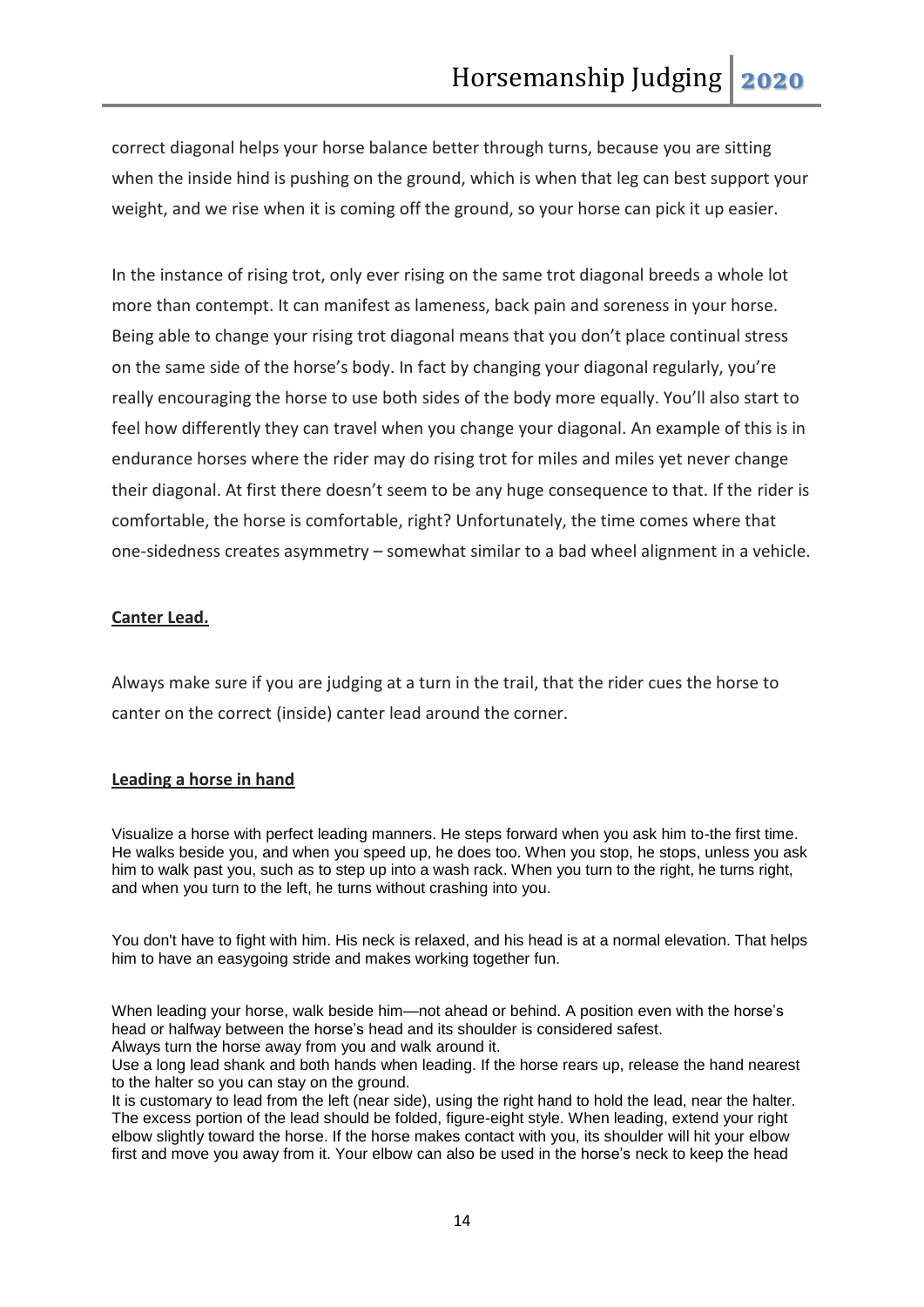and neck straight as well as to prevent the horse from crowding you. A horse should be workable from both sides.

Never wrap the lead shank or reins around your hand, wrist, or body. A knot at the end of the lead shank aids in maintaining a secure grip when needed for control. Never drape a lead shank or reins across your shoulders or neck..

"Ponying a horse" or leading from a mounted horse

Tips for Your Tag-A-Long

- Begin teaching a horse to be ponied in a round pen or other safe enclosure.
- Do your ground work, with an emphasis on sacking out, going forward, stopping, turning and lungeing.
- Allow the ponied horse to drag the lariat or lead rope so he gets used to it around his legs and trailing behind.
- When you first mount up, be sure to keep adequate distance between the pony horse and the horse being ponied.
- Think push, not pull. Drive (never drag) the ponied horse forward and then gradually reposition him alongside the pony horse.
- Practice moving the ponied horse in every direction with the lead horse, in a sort of dance on horseback.
- Drop the rope before you get tangled or in a bind.

#### **Think Safety First**

But ponying isn't just a matter of jumping on one horse and having the other horse come along quietly. First and foremost, the horse you ride must be reliable, maneuverable and unflappable. In addition, you need to be an experienced rider. If something goes wrong-the ponied horse shies, rears, tries to kick the horse you're riding, gets the lead rope under his tail, tangled up in brush, or wrapped around himself-you'll need to be able to deal with the problems.

The third concern is making sure the horse you're leading is ready to be ponied. Some people think ponying a horse is somehow a substitute for training, that it can take the place of all the baby steps and foundation work needed to help a horse develop the right responses.

Sure, your horse can learn a great deal by being ponied off an experienced horse by a skilled riderbut only if you've prepared him to understand what's being asked of him. Taking a sink-or-swim approach to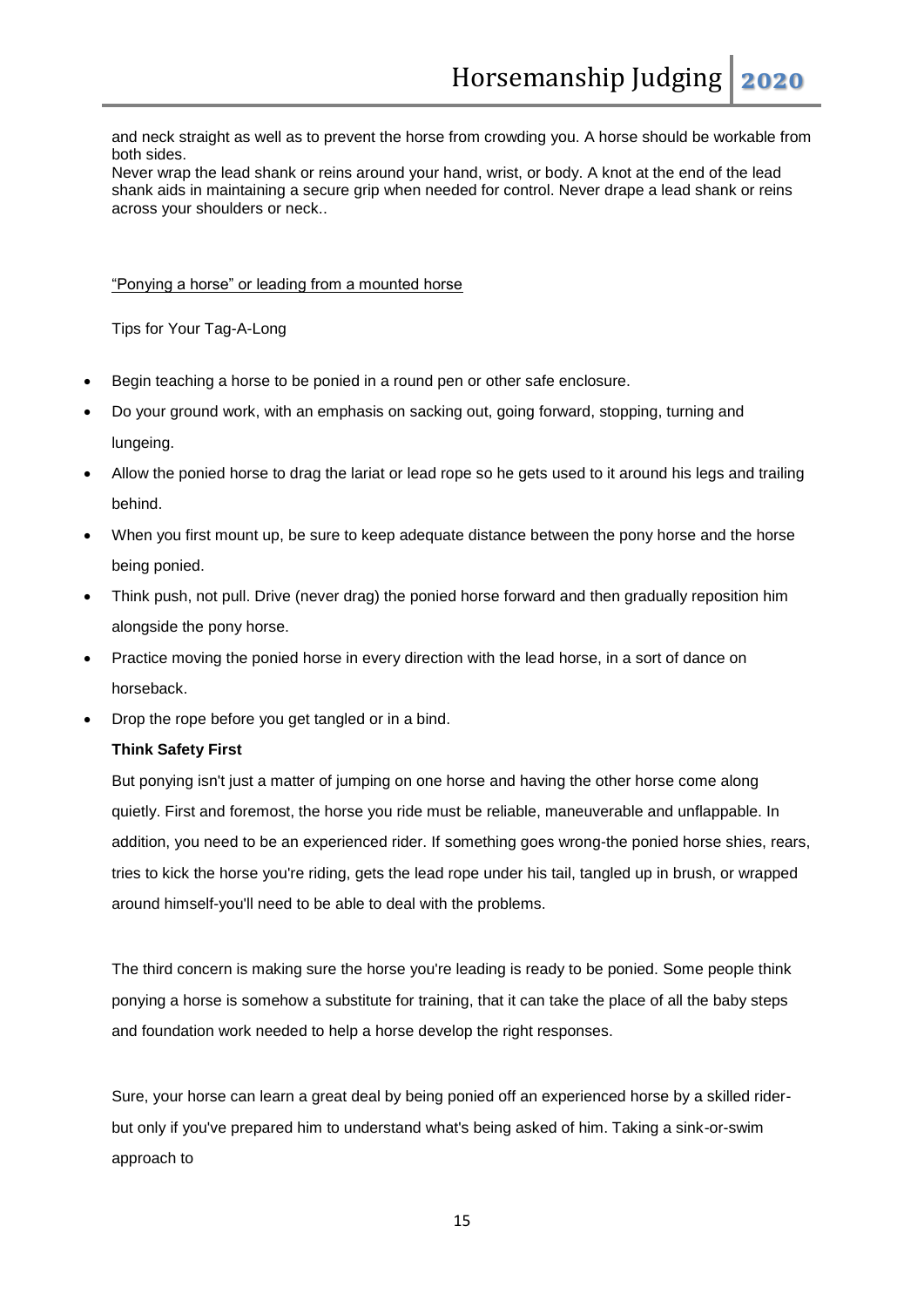ponying an untrained horse is a terrible idea. Even if you don't wind up having a wreck, you're likely to spend the entire ride dragging and coercing instead of asking and rewarding and building a good relationship.

Preparing a horse to be ponied involves some basic ground work. Then, once you have a good foundation of control on the ground, you'll want to work with him from the back of your pony horse in a safe area. Let's look at the specifics of each of these training phases.

#### **Control on the Ground**

Some of the training needed to prepare a horse to be ponied is work you'd be doing anyway-starting with sacking him out. Sacking out a horse teaches him to calmly accept objects and touches, both familiar and unfamiliar, anywhere on his body. The ponied horse will be exposed to various things touching him, sometimes in unexpected places, so it's important for him to learn that it's no big deal.

Teaching your horse to accept contact with different objects is a gradual process. You want to start small and be careful that he's okay with each step before you move on. Eventually, he should be able to stand quietly as you touch him and pet him everywhere from head to tail, including face, shoulders, belly, barrel, back, tail dock and legs. Once he's comfortable with your hand touching him, you can start the process again, this time using a coiled rope or lariat.

Along with sacking out, you'll need to teach your horse some other basics:

**• Give to pressure.** If you give your horse's lead rope a quick tug, does his head go up or down? If it goes up, he needs more give-to-pressure practice so it becomes a conditioned response. Why is this important? Imagine that you put a little pressure on the rope when you're ponying a horse and he follows his natural instinct and pulls back. A tug-of-war is not what you want. You're certain to lose, and he could pull you right out of the saddle.

**• Go forward.** It's essential that the ponied horse understands and responds to your go-forward cue. You never want to drag a horse you're ponying, anymore than you do when you're leading him from the ground. Instead, you should be able to drive him forward. Initially, you'll tap on his hip to teach him to move forward when you ask. But before long, simply focusing on his hip will get the message across, so you'll be able to have him move forward from the saddle of your pony horse.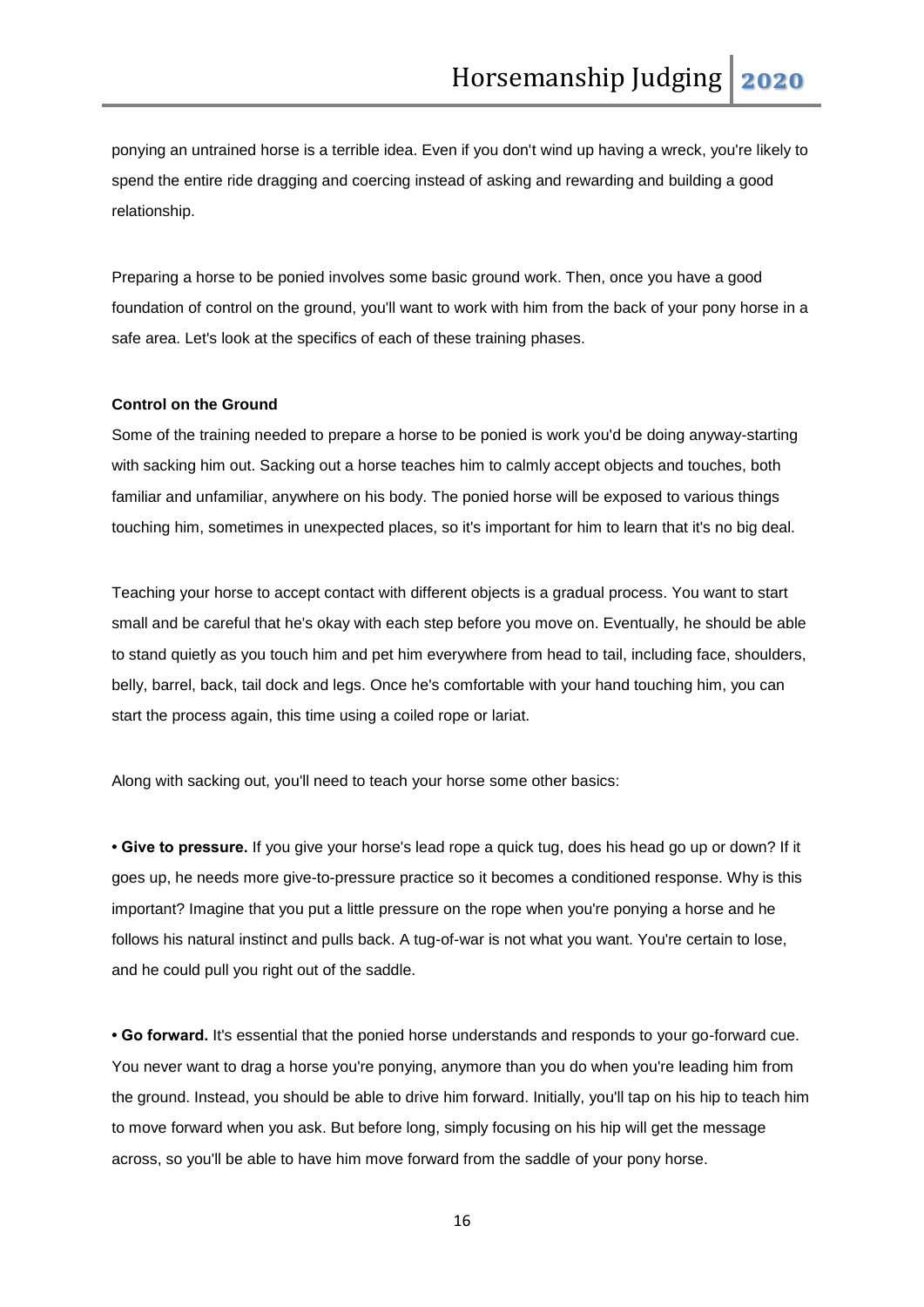**• Lunge.** Once your horse has mastered giving to pressure and the go-forward cue, you can move on to lungeing him. Being able to control your horse as you lunge him on the ground gives you the tools you need to control him from on board another horse.

When your horse is lungeing well-relaxed in the neck and shoulder, traveling at the speed you ask, and not leaning against you-you can practice another lesson: dragging the rope. If you should need to let go of the rope when you're ponying (often the safest option if things get hairy), or simply drop it at some point, you don't want the horse to panic with the rope flapping along behind him. Your horse may not have a problem dragging a loose rope, but it's good to find out now and to help him overcome any fear he may have about it.

**• Stop.** A ponied horse must know to stop when you ask him. You're likely to encounter all sorts of situations where you need to stop the horse you're riding, and of course you want the horse you're leading to stop, too.

**• Back.** Being able to back up the horse you're leading is absolutely essential. It's easy to imagine all sorts of situations where this element of control will come in handy-especially if the ponied horse hasn't figured out his role in the ponying process. He might stay too close to the horse you're riding, either from insecurity or a need to exert some dominance. It could just seem to him like the right place to be, or a fun thing to try. Or he may have some aggression in mind, possibly getting into position to bite or strike the pony horse. In any case, if he will back up when you ask him, you'll have a good tool for working on the problem. You can show him where you want him and establish boundaries to help ensure his cooperation and everyone's safety.

**•** Turn on the forehand/turn on the haunches. You'll also benefit from having control over the ponied horse's shoulders and hips. Since you need to control his position to pony him successfully (and odds are you'll have to make frequent adjustments, at least for a while), it's important to be able to maneuver specific parts of his body to get the distance and alignment you need. For example, if he should wind up perpendicular to you, one way to correct his position would be to have him move his shoulders away a step or two until he's facing forward again.

#### **Prep Work from the Saddle**

Once your horse is virtually spook-proof, giving to pressure, responding consistently to your cues to go forward and to move specific parts of his body in the directions you ask, and lunging well, you can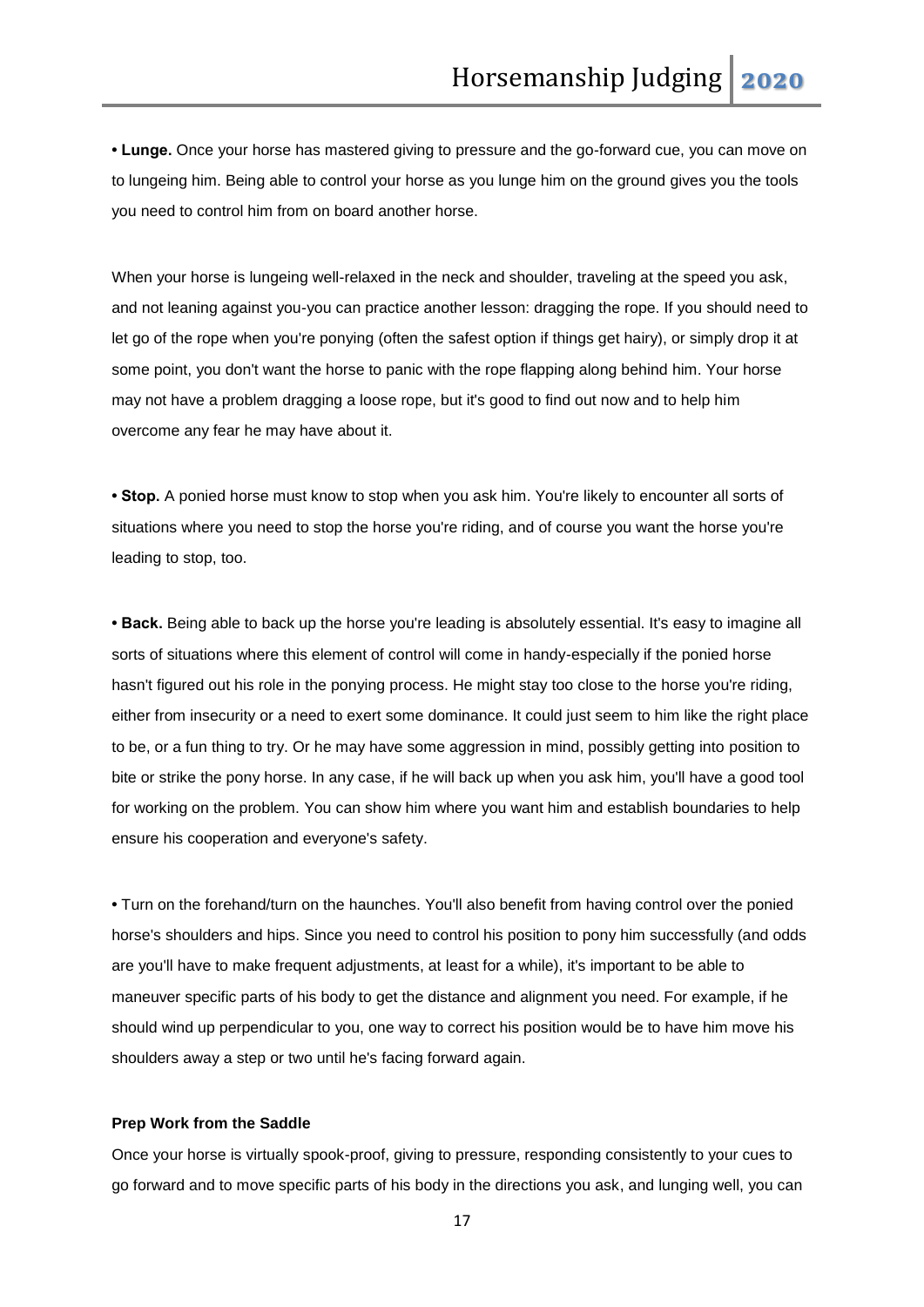begin the next phase of training. Again, this doesn't mean hopping in the saddle and pulling him around until he gets the hang of it. You're still laying the groundwork for the ponying process to be as controlled, stress-free and successful as possible.

Working in a safe, enclosed area, start by lunging your horse from the ground. Make sure he will readily move forward in both directions with a nice give rather than braced or tugging on the lunge line/lariat.

The next step is to get on your pony horse-but do so at a fair distance from the one you're about to pony. This is going to be a strange, new situation for him, and you don't want him to feel any additional stress or pressure from the horse you're riding. Even if they're pasture buddies, you want to take your time getting to the point where they're side by side. Right now, all you want to do is let him get used to the situation and show him he can respond to your cues even though you're sitting on another horse.

This is a good time to remind yourself of the most important safety principle: If things get dangerous, let go of the rope. In an enclosed environment, you don't have to worry about him taking off. But even if you were out on the trail, the same rule would apply. Never try to hang onto a ponied horse if things turn dicey.

Now let's set the stage. You're sitting on your steady, experienced pony horse at a safe distance from the trainee. Put the reins in your left hand and the lunge line or lariat in your right. (Here's safety principle number two: Never tie the line or lariat to any part of your saddle or yourself or coil it up around your hand. Hold any slack in loops, not coils.)

Begin walking in a big circle, about 20 feet ahead of the ponied horse and offset about 45 degrees from him. If you were the middle of a clock face, the ponied horse would be roughly at 4 o'clock and you'd start moving clockwise. As you walk forward, you'll basically be riding toward the ponied horse's tail. Just as when you lunge him, this positioning lets you keep focused on his hip to encourage him to move forward.

When he's moving well at the walk, stop your horse and pull the lariat, taking the slack out of it. The ponied horse should stop and then turn to face you. As soon as he does, release the pressure from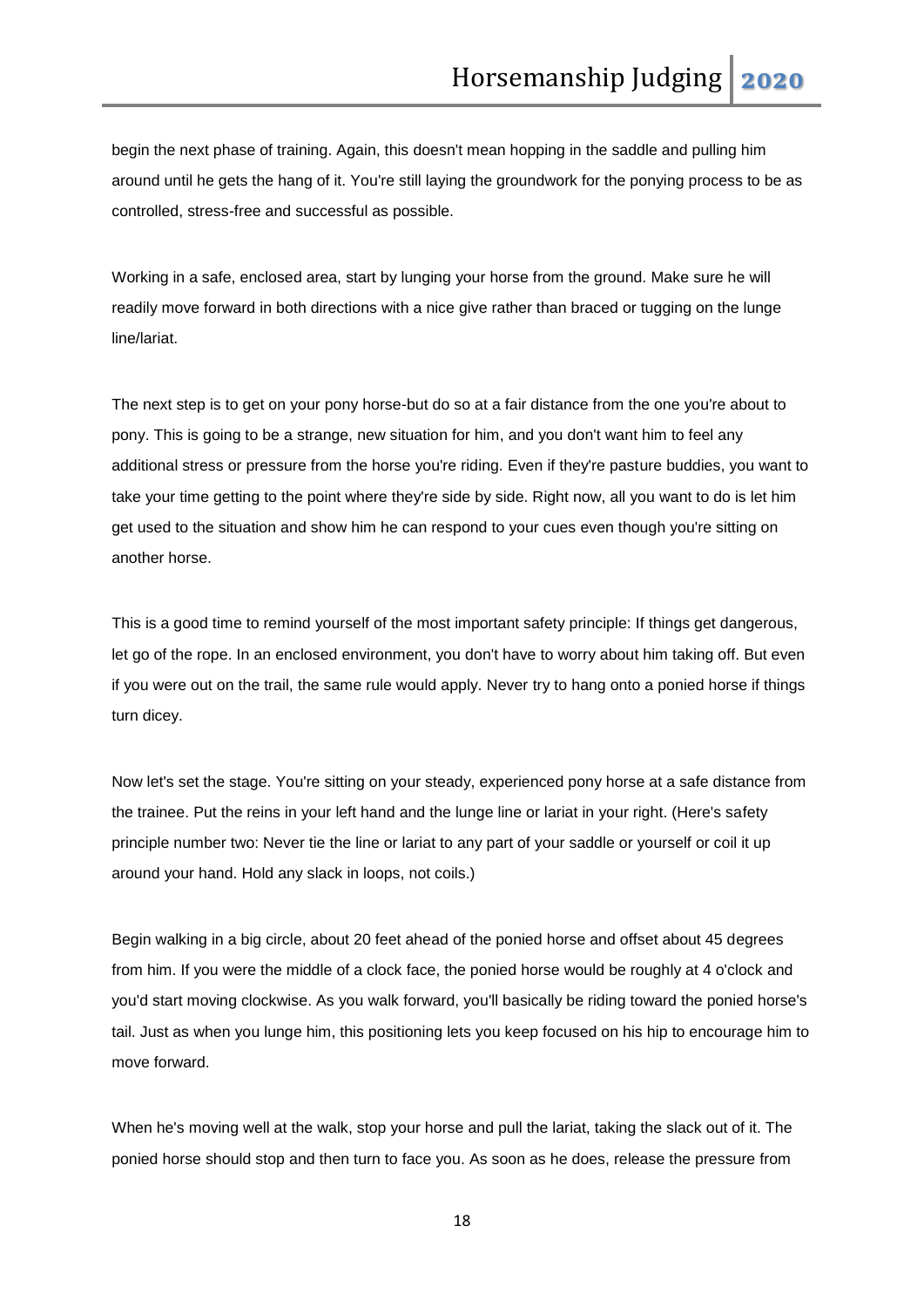the lariat and start walking again, driving the ponied horse forward by focusing on his hip. Go ahead and repeat these steps a number of times. This will help develop his responsiveness to you and eventually he'll begin to keep a little bend in his neck as he watches you. That bend will make it harder for him to resist you and will promote softness.

At some point, you'll begin to sense that the horse is following you instead of being pushed forward. Once he understands that he's the follower in this situation, you can begin to shorten the distance between him and the horse you're riding. Just keep riding in a circle and bringing him closer until he's traveling beside you.

If the horse decides to stop at some point (and he almost certainly will-possibly many times), don't try to pull on him and drag him along. Just ride toward his tail and drive him from behind to get him moving again. As you continue with this exercise, keep adjusting his position beside you so he develops a feel for where he's supposed to be. As a general rule, a good spot is to have his nose just in front of your knee-close enough that you could reach over and touch his ears easily.

#### Safety Tips for Ponying

Even if you're riding the best-trained pony horse in the world and you've done all the necessary prep work to get your ponied horse ready for the experience, you need to follow some basic rules to keep everything as safe as possible:

- Begin your ponying work in a safe area, such as a round pen or other enclosure. This will give everyone a chance to get used to each other and their relative positions (a young horse might never have seen anyone sitting so high above him) and will help you ensure that you have good control before heading out to a more exciting or less predictable environment.
- Always hold the lead rope in your hand. Never wrap it around the saddle horn or fasten it in any way to you or your horse. You could easily get yanked out of the saddle; the saddle itself could get jerked sideways; or your horse could get pulled off balance.
- If you gather up any slack in the rope, hold it in loops, not coils. Just like when you lead a horse on the ground, coils can quickly wrap themselves around your wrist or hand if the horse pulls back or takes off.
- If you ever feel in danger, let go of the rope. Maybe he's bolting, bucking, balking, or even jumping into your horse, but hanging on could put you and your horse at risk. Letting him go could mean a